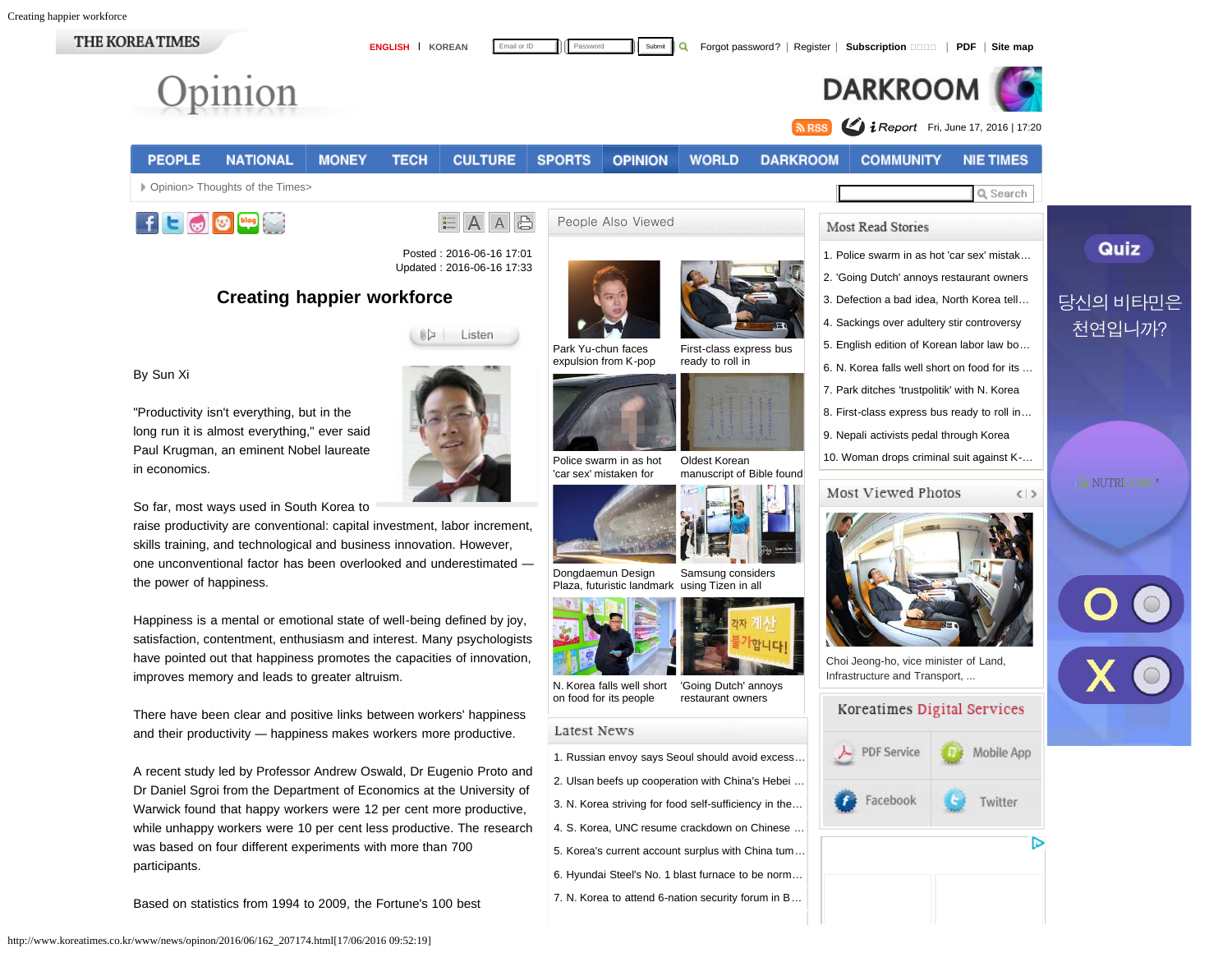companies to work for in the United States outperformed their peer group by 2.3 per cent annually. According to Prof Alex Edmans at the London Business School, this is not a correlation, but a direct causation between happier companies and shareholder returns.

The U.S. internet giant Google/Alphabet, the most valuable company in the world and the No.1 place to work for the seven years in a decade, is regarded as the pioneer in employee happiness.

Happy workers even make better sandwiches. The British sandwich chain Pret a Manger, which takes its employees' well-being very seriously, attributed its impressive 16 per cent annual sales growth in 2014 largely to its workforce's happiness. Its staff are even given a special bonus for being happy during work.

South Korea, however, is not known to have happy workers. In the World Happiness Report 2016 Update by the UN Sustainable Development Solutions Network, South Korea was ranked the 58th happiest country among 156 countries.

It could be one of the reasons for its lackluster productivity. In the World Competitiveness Yearbook 2016 by Swiss business school IMD, South Korea was ranked merely the 29th competitive economy among 61 surveyed countries with the 48th position for "Business Efficiency".

To boost productivity, tripartite partners (employers, workers and government) in South Korea need to cooperate with one another closely and continuously.

First, employers are at the centre of creating a happier workforce. They could follow a simple "EMOTION" approach, namely Employee engagement, Maximizing satisfaction, Optimizing culture, Trust building, Individualization, Opportunity creation and Non-monetary incentives.

In Google, its employees (called "Googlers") are given competitive salaries, free wifi on shuttle transport, free ice cream and healthy snacks, free lifts to work, and the opportunity to spend 20% of their office time on non-work projects of "passion".Other practical measures adopted by top companies include work-life balance, flexible hours, training opportunities, challenging assignments and clear career progression, so employees feel stretched professionally and valued personally.

Second, workers play a key role in their own happiness, since in essence one's personal perception of their job affects satisfaction. Everyone can follow a "HAPPY" recipe, namely contributing to Harmony at workplaces, working with Appreciation, staying Positivity, [8. S. Korea to create 4,500 km-long trekking course](http://www.koreatimes.co.kr/www/news/nation/2016/06/116_207229.html) [9. Number of diabetics tops 2.5 mln in S. Korea](http://www.koreatimes.co.kr/www/news/culture/2016/06/319_207228.html)

ь

[10. Salaried workers cut spending on congratulat…](http://www.koreatimes.co.kr/www/news/biz/2016/06/123_207227.html)